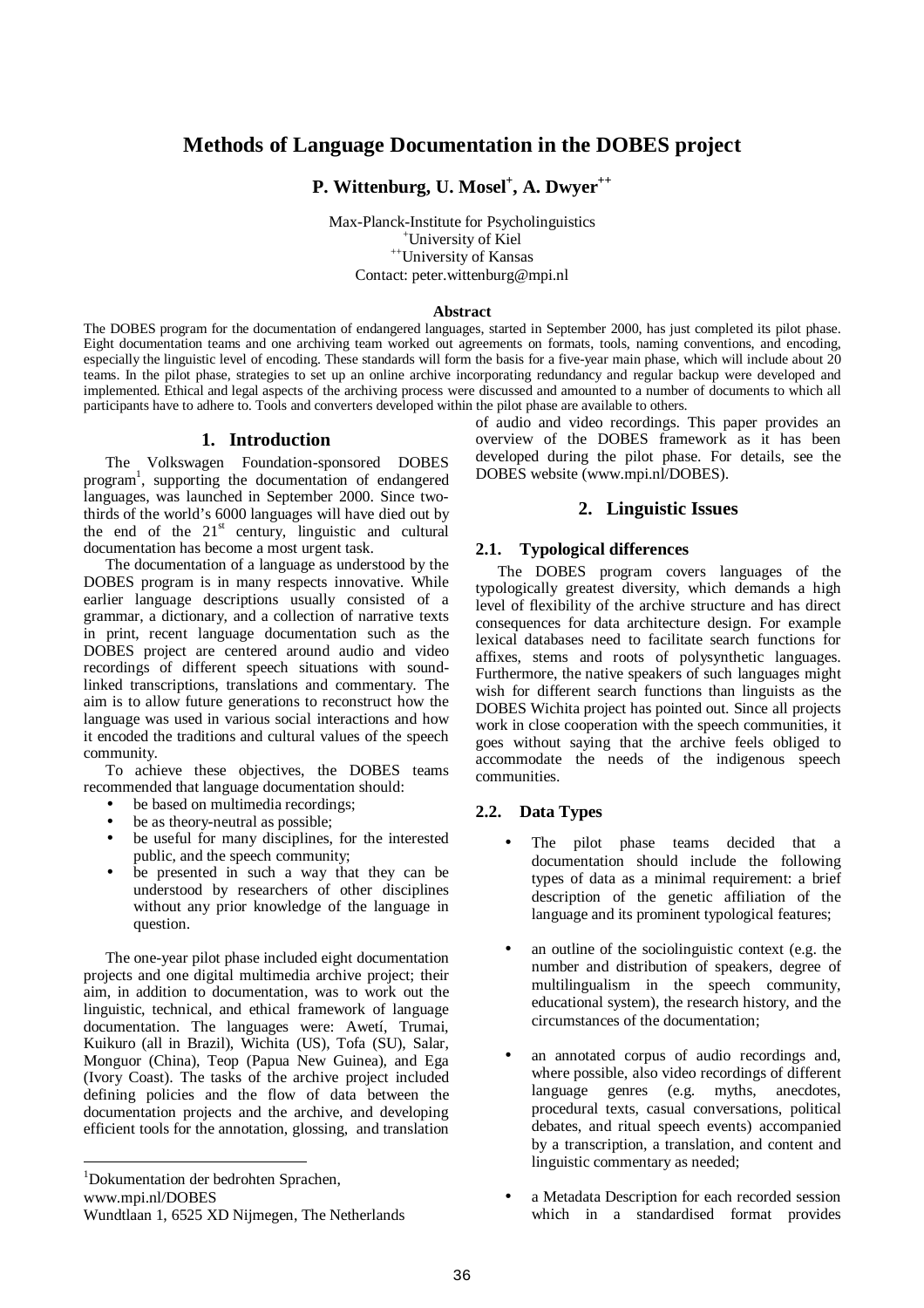information on when, where, and by whom the recording was made, which equipment was used, who the speakers were, etc.;

- a detailed phonetic/phonological description, including an inventory of segmental and prosodic phonemic distinctions and allophonic/allotonic rules;
- a description of the transcription conventions (see below) and also, where applicable, a description of orthographic conventions; a list and explanation of all abbreviations and symbols used in the documentation;
- references to previous studies on the language and culture.

The corpus of recordings, together with their transcriptions and translations, constitute the main body of the documentation. In addition, a documentation can include a grammatical sketch, a bilingual dictionary, and specialized descriptive linguistic or ethnographic essays.

Further, some projects may add data elicited in interviews with native speakers. For example:

- a collection of recorded and transcribed data on phonetic/phonological phenomena which cannot be worked out on the basis of text recordings and are not covered in the required description of the phonetic/phonological system;
- a collection of morphological forms which are presumably not completely attested in the corpus (e.g. inflexion paradigms, derivational morphology) and other data on the grammar of the language (such as elicited sentences) which could serve a future analysis of grammatical phenomena;
- lexical data: words of certain semantic fields, nomenclature (e.g. plant and animal names, kinship terms), numerals, idioms and proverbs;
- photographs and drawings, which, for instance, illustrate language data on ethnobotany, the natural environment, or artefacts of the material culture;
- music recordings;
- videos of cultural activities (e.g. dances, house-building);
- other systematically-collected data which are relevant for the understanding of linguistic phenomena as part of an extensive sociocultural complex.

# **2.3. Recordings**

The basis of all documentation work are the recordings of the language. Wherever culturally acceptable, videos should be recorded simultaneously to audio recordings, since facial expressions, gestures and body postures play an important role in communication. Video recordings can document cultural practices such as dances, games, and farming. Technically, the importation, conversion, and annotation of the video stream is approaching the ease of audio-recording processing. In order to be considered complete, a language documentation should consist of a considerable number of linguistically-annotated recordings, analyses, and supporting materials. This demands efficient annotation methods and tools, in order to make maximum use of time for documentation.

# **2.4. Annotations**

# **2.4.1. Tiers**

The DOBES teams agreed on a minimal annotation tier standard mandatory for any transcribed data submitted to the archive .

We established two obligatory tiers: *rendered text* and *gloss*. The *rendered text tier* is a form of the original A/V stream rendered in a segmental transcription or orthography chosen according to individual project needs. IPA (the International Phonetic Alphabet) is required except in certain cases. The *gloss ("translation") tier* is simply free translation of the Rendered Text tier into a major language.

These obligatory minimal tiers do not constrain an individual project from setting its number of tiers higher. Furthermore, there may be several types of one tier (for example, a glossing tier in the local lingua franca and another in English.)

Each team can thus develop its own appropriate annotation model.

One maximally extensible annotation model that has emerged from the pilot phase is *Advanced Glossing* (Lieb and Drude [1]). This is a highly detailed scheme for up to 24 annotation tiers for morphology and syntax, which clearly distinguish formal tiers from functional ones.

The tradeoff of the chosen methods is an end product of a few, densely annotated materials or many, lightly annotated materials. The choice depends on the aim of project. In general, a mix is advisable.

# **2.4.2. Tagsets**

Nearly all linguists annotate their data for morphological, syntactic, prosodic, or other information, and they do it in a fairly idiosyncratic way. The EUROTYP proposal [2] was the first attempt to develop a standard for such annotation. However, it was designed for European languages only, and -- as the first proposal of its kind -- did not have the input of a number of specialists. DOBES took up the problem of morphosyntactic annotation with particular attention to (1) clarifying formal from functional notions, (2) keeping linguistic levels separate in annotation, and (3) developing

 $\overline{a}$ <sup>2</sup> A. Dwyer Nov. 2000 *DOBES linguistic markup scheme: Towards a Minimal Annotation Standard for Encoding Linguistic Information* . DOBES technical paper.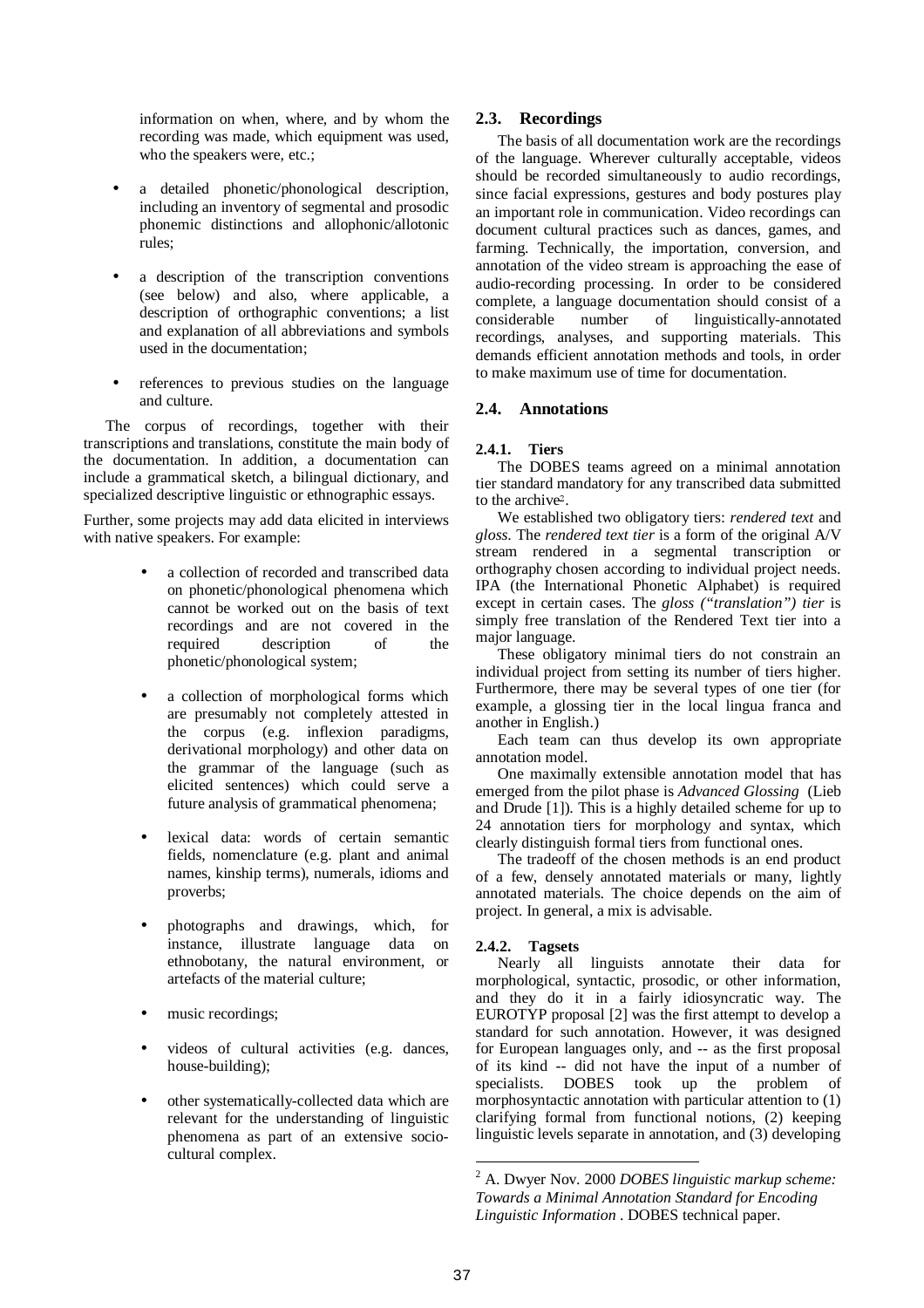groundwork for a tagset for *non*-European languages. The beginnings of an ontological hierarchy of tags, presented to E-MELD by Dwyer in 2001, stimulated the formation of an annotation group also within E-MELD [3]. At present, there is broad consensus on the common use of generic labels (which are now in a revised hierarchy); these would, however, have to be defined (assigned attributes) by each individual project.

This approach affords maximal flexibility based on individual project aims, while creating a minimal standard for annotation.

### **2.5. Lexica**

Most, if not all DOBES projects will include a lexicon of some kind into their documentation (lexicon understood here as a cover term for all kinds of lexicographic work ranging from simple alphabetic wordlists with translation to dictionaries with entries of a complex microstructure. The dictionaries also vary with regard to their macrostructure. While some prefer strict alphabetization, other choose nesting where derivations are found under the word they are derived from, or they organize the head words in the form of a thesaurus. Which kind of microand macrostructure the individual projects choose depends on numerous factors such as the structure of the language, the lexicographic tradition of the dominant language of the region, the preferences of the speech community etc.

Since the time frame of the documentation projects does not allow to plan comprehensive dictionaries, the projects will produce corpus based dictionaries, dictionaries which only cover limited subject areas (e.g. kinship terms, terms for body parts, animals, plants, etc) or a combination of a corpus based dictionary and a thematic dictionary [4].

A recent study [5] has shown that there are large differences as to what type of lexicon has to be constructed, and which attributes it should have. Due to the differences in requirements of the different teams, no uniform structure or attribute set was agreed on. However, it was recognized that documenters need flexible lexica which can be easily adapted to their needs, and which can be shared over the Web. Such a shared lexicon was designed and implemented [6].

# **3. Archiving Issues**

#### **3.1. Task of an Archive**

The first and most important question which had to be addressed in the pilot phase with respect to the archive was the question of what an Archive of Endangered Languages will constitute. It was agreed that an archive has to be a facility which stores the documentation material such that it can be accessed for a long time, that it is available as a coherent set of data types which can be interpreted even years later and that access to it has to occur via Internet, i.e. the archive has to be an online archive. This definition does not include an open access to all resources, however, the information about the material, the metadata, should be openly available.

The offering of an archive depends on its potential users. To answer the question which the users are is difficult, since the archive is not primarily intended for people living now, but for future generations. Nevertheless, we can identify a set of groups which may have an interest in the material. Besides the linguists, ethnologists and other researchers we see interests from school and university educators, journalists, and especially from the indigenous people themselves. All users have completely different requirements. When the archive wants to serve these needs it has to come to a neutral representation and presentation of the data. The creation of a guided web-site where some material is presented for to achieve attraction can only be done by the researchers involved. The wishes of the indigenous people themselves have to be taken very serious. But again the researchers are the central anchor points to present the material such that they can be of use for these communities for example in school education.

The archive definition raises a number of problems which will be discussed subsequently.

#### **3.2. Long-term Storage and Standards**

The term "archive" implies that the archived material will be stored for ever. On the other side we have multimedia material and we have the duty to have the data available online. Only information technology allows us to serve these requirements. However, in information technology we are hardly able to guarantee a long lifetime of data, if we look to a single storage medium such as CD-ROM. For the medium itself lifetimes of about 30 years are reported. But technology development is so rapid that a given technology may after a decade be no longer available. We are confronted with a paradox, since we want to guarantee long-term data storage at a time when lifetimes of the storage media are increasingly shorter.

The solution is an organizational one. The archiving team decided to use tape technology as principle storage medium although disks are getting more and more attractive to store large data volumes. In the center is a Hierarchical Storage Management System (HSM) which is used to generate automatically two copies at distinct locations. HSM will guarantee that a number of files will be available on disk caches to guarantee fast access times. The fact that a certain tape technology such as AIT 3 which was selected to be the base for the DOBES material will only survive for about 5 years, leads to the need to copy all data at regular intervals to new tape media and to replace the robot if it cannot handle various tape formats. These operations can only be done automatically. So a continuous effort is required to fulfill the claim of "eternal data storage". Worse, we cannot give guarantees, since the survival of the data will be dependent on future generations and future managements. With paper as storage medium this was not principally different. However, good paper could be stored for hundreds of years without that work had to be invested.

The problem of making the data available after many years is strongly linked with the usage of open standards. Given that the archive has solved the storage problem, still the problem of interpreting the data correctly has to be solved. Here we are confronted with two levels: (1) The formal encoding level and (2) the linguistic encoding level (this aspect was discussed above). The formal encoding level has to do with adhering to open standards as extensively as possible. The DOBES program decided to follow the following standards:

 $MPEG1/2$  for video encoding [7], since its principles are openly documented. MPEG2 will be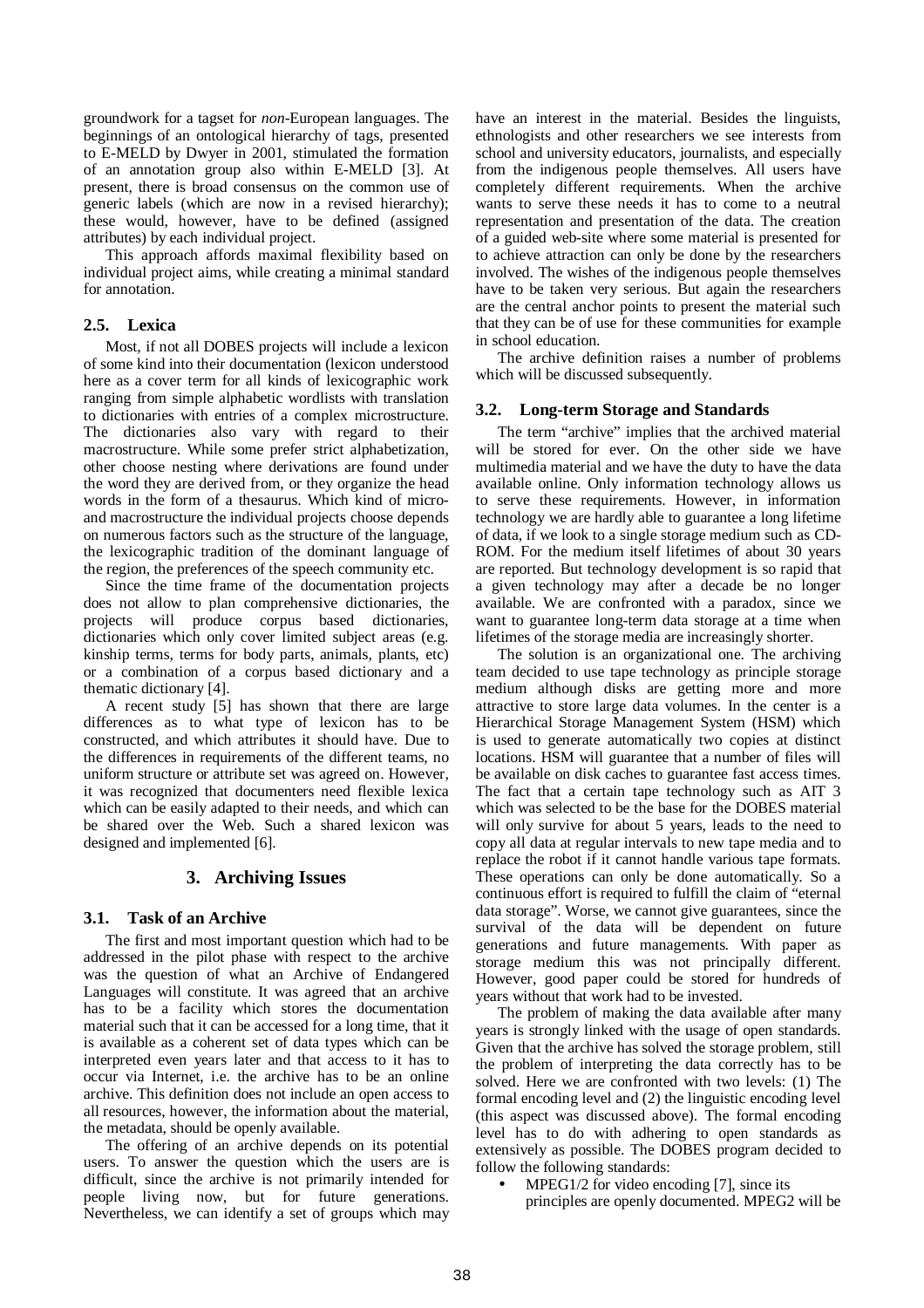used for the archive and where enough bandwidth is available. MPEG1 will be used for Internetbased activities. Several file formats are accepted such as MPG, AVI and QT, since conversion can be done easily.

- WAV format [8] and PCM encoding (at 44/48 kHz) for speech files. Here it has to be analyzed carefully whether a compressed format such as MP3 can be accepted (see below). Of course, MP3 would reduce the amount of storage capacity needed considerably.
- XML (eXtensible Markup Language) as syntactic and structural base for all type of textual material. A number of less dominant data types such as sketch grammars are typically provided as WORD files and there is yet no clear structure. Currently, these files are represented as HTML files. For metadata and annotations XML-based schemas have already been worked out. For lexica this still has to be done.
- UNICODE is an important step, since the bad practice will hopefully find an end that individual researchers define their own fonts (including some individual character representations which are not documented). Currently, all incoming material is mapped to UNICODE characters. However, not all wishes can be satisfied, i.e. there are glyphs which are not yet included in the UNICODE set. It is badly received that the User-Definable Region in UNICODE is practically not available to projects, since there is the evidence that Microsoft and Adobe are already using this space. It is clear that we need an extension of the UTF-8 standard to add for example IPA characters and tone indicators not yet represented by UNICODE.

Currently, some work is going on to investigate whether compressed audio formats such as MiniDisk (MD) and MP3 (the audio compression defined for MPEG2) can be used for archiving purposes. It can be expected that both formats will be replaced after a number of years. While MD is associated with devices from specific companies, MP3 is a widely accepted and welldocumented format. Therefore similar to MPEG2 there would be no principle reasons to not use MP3 for archiving purposes. Another important question which was addressed and which is investigated at this moment is whether the audio representations created can be analyzed following the well-known speech analysis algorithms such as the calculation of the pitch contour or of the tube configuration simulating the vocal tract via reflection coefficients. First results seem to show that the implicit filtering done by MP3 does not lead to essential analysis errors.

Guaranteeing conformity by the archivist within DOBES cost much work in the pilot phase. This is due to the fact that we lack good and robust tools which support these standards. Within DOBES and other related projects essentially two tools have been developed which give this support. For the metadata the IMDI schema [9] was used and for annotations the EUDICO Annotation Format (EAF) [10].

However, in the community it is still an open discussion in how far an archive should collect data in whatever format it is delivered or whether strict standards

have to be followed. We feel that the pure collection without standardization on open formats will create an unsolvable management task and access problems. It must be doubted whether such a liberal approach can be successful in the long run.

# **3.3. Ways of Access**

Different ways to access the DOBES data were discussed. Due to the contracts all documentation teams are requested to provide the data to the archivist. Nevertheless, the individual teams can of course store their data and present it to the public. The way they do it is in the responsibility of the teams. The individual teams don't have to give guarantees.

The archivist has to define the ways to access the stored data. The legal and ethical aspects will be discussed later. First, the level of searching or browsing in a catalogue is relevant so that a user can find out which data is available in the archive. Here the IMDI framework is used. All major resources are described by metadata following the IMDI standard which was strongly influenced by members of the DOBES team. Using the BCBrowser [11] each user can browse in a hierarchical metadata domain which also integrates data types such as lexica or sketch grammars at the appropriate places. The browser also allows to search in such metadata domains. In both cases the user can directly start tools when resources were found. Of course, it is possible to read the XML-based IMDI files with other programs. In future we expect other services which will make it possible to interpret the IMDI files and build services on top of it.

With respect to the annotated multimedia resources the user also has two possibilities (if he has the rights of accessing them): (1) He could use the EUDICO tool set [12] to visualize the media files synchronized with the annotations. (2) He could use his own tool to either play the media files, view the annotations which are in XMLbased files the structure of which is described by the EAF Schema. The lexica are currently not standardized and are delivered in various formats which makes access to them more difficult. The archivist has built a first version of a lexicon tool, but this is not yet generic enough to represent all the different structures. Other less important resources are mostly converted to HTML files which are associated with a node in the metadata hierarchy and rendered by the browser.

So, for the metadata and the annotated recordings the archivist offers tools which gives many flexibility and comfort to access the main resources. But the user can choose his own ways. To support the indigenous people the archivist is currently busy to integrate components which allow to print resources or segments of them.

# **3.4. Workflow and Data Management**

It turned out to be of primary importance to come to agreements between each documentation team and the archivist about the interaction. Each workflow scheme describes the kinds of resources that can be expected from the documenters and in which formats they will be delivered. In the pilot phase it was agreed that the media digitization was mainly done by the archivist to assure format coherence. All steps to come from field recordings to the metadata described annotated resources were described in detail. In the pilot phase it turned out to be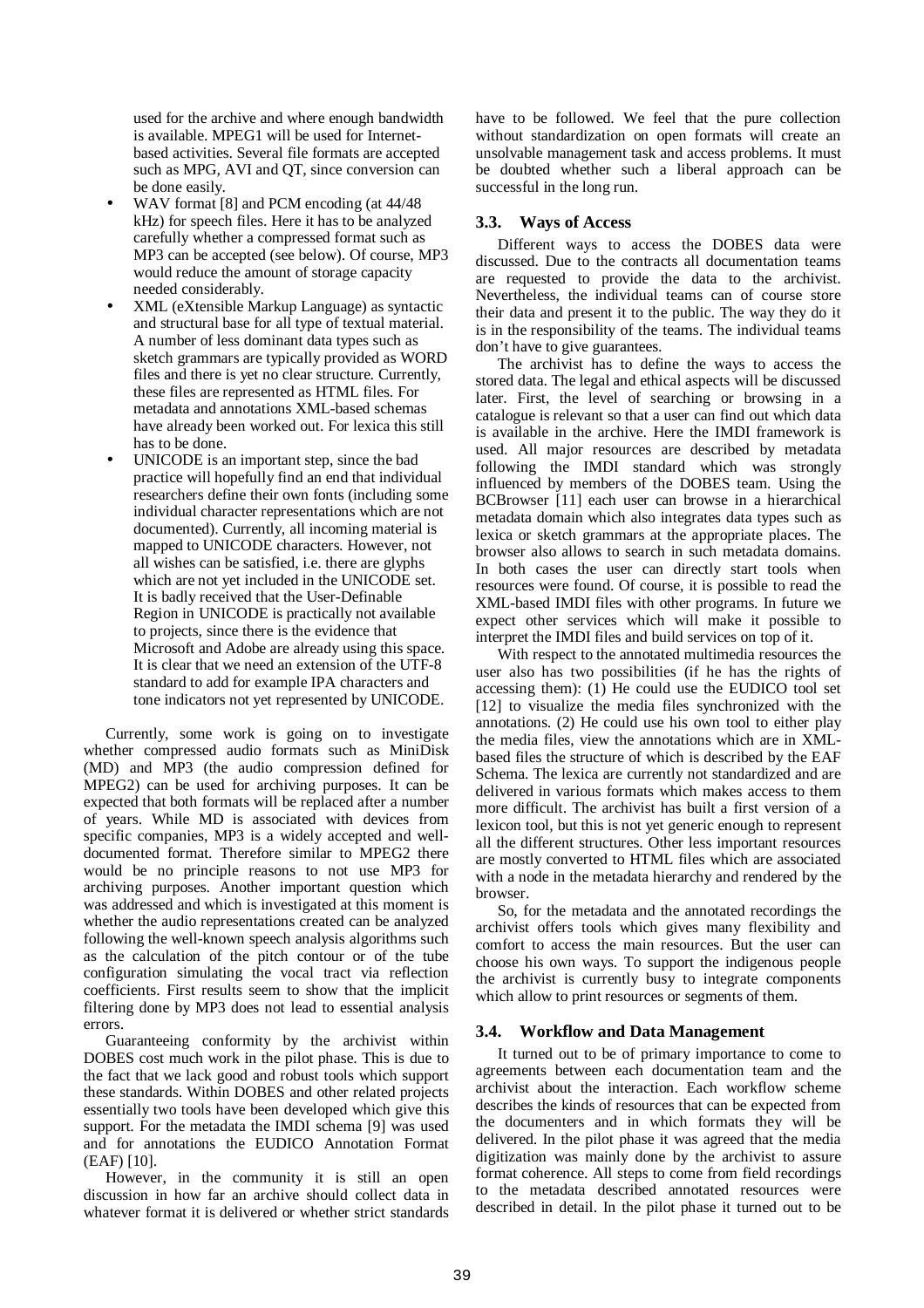very helpful for most of the teams to describe these steps such as how to split media files and to describe them correspondingly. Also conventions for the naming of files are part of the negotiations. All these agreements were necessary to manage the data flow from the 8 documentation teams.

On the archivists side data management is of great relevance, since media files, annotations, series of photos, derived data such as lexica and metadata files are delivered at different moments in time. However, they are related in specific ways and these relations have to be conserved to come to a coherent corpus. The metadata descriptions play the central role here, since they organize the corpus and establish the relationships between the various data types. Workflow databases were used to

document the states of the different activities at the archivist side to handle the complex logistics. In the main phase we expect up to 20 documentation teams which all will deliver data at completely random moments. This flow has to be efficiently managed.

### **3.5. Tools for Data Creation and Conversion**

It was not surprising that many teams had already data which was made with some tool and existed in some format - partly incompletely documented. The conversion of this legacy data took much time for the archivist, since the documentation teams often lack the knowledge or don't have the manpower. In the pilot phase a number of tools were discussed and supported to allow the teams to carry out their work. The following tools were accepted for new data creation, partly since the teams were already used to these tools and since there was no alternative:

- BCEditor [13] for the creation of standardized IMDI metadata descriptions. Some WORD templates were also used initially, but they required much manual control and correction work.
- MediaTagger [14] for the creation of multimedia annotations.
- Transcriber [15] to create annotations of audio files.
- SHOEBOX [16] to create annotations and lexica.
- MS WORD to create annotations and lexica.
- MS EXCEL spreadsheets with metadata parts.
- A specially designed relational database in FoxPro to cover a lexicon.
- PRAAT [17] to do speech analysis and annotations.

To deal with these different formats a number of converters were written, although much handwork remained to be done to meet the goals;

- ECONV to convert between SHOEBOX, Transcriber and EAF.
- WORD2EAF a converter between structured WORD files and EAF, where the user has a simple language to describe the structure of his word file.
- WORD2PRAAT to convert between WORD and PRAAT.
- Some XSLT scripts to convert between versions of XML files.

Most of these converters dealt with the problem of character conversion by supporting mapping tables.

It was clear that especially with the perspective of having about 20 documentation teams in the main phase the format and encoding variety with respect to new recordings had to be reduced to make the archiving task tractable. For the main phase the following file formats for media and annotation files will be accepted:

- MPEG1/2 for video files<sup>3</sup>
- WAV for audio files
- $\bullet$  EAF<sup>4</sup> for the annotations of multimedia files (sound and video)
- SHOEBOX format for annotations and lexica
- IMDI for metadata



*Figure 1 shows some screen shots from the EUDICO Annotation Tool (ELAN) which can be used both for the annotation of audio and video files. It provides input methods for a number of character sets under which is Chinese, supports UNICODE and has rendering engines for a number of complex writing systems such as Arabic and Bengali.*

This very restricted set of formats will ensure that the archiving task is manageable. The user has to make sure that at least for new recordings the mentioned formats are created. Of course, this can only be required when the archivist provides tools which are able to create these formats. Essentially these tools are recommended:

- BCEditor to create metadata descriptions
- ELAN (EUDICO Annotation Tool) to create annotations for audio and video files
- SHOEBOX to create annotations and lexica
- WORD to create lexica and other data types

Each team can define their own set of tools, but then it is their task to show format compliance which in general is beyond their skills. So the usage of the suggested software tools is highly recommended. In a few years of time we expect that there will be more tools which support formats such as Atlas Interchange Format [18] or EAF.

 $\overline{a}$ 

<sup>&</sup>lt;sup>3</sup> The usability of MPEG4 will be checked as well.

<sup>4</sup> The Atlas Interchange Format (AIF) will also be supported when it is complete and robust enough for the DOBES purposes.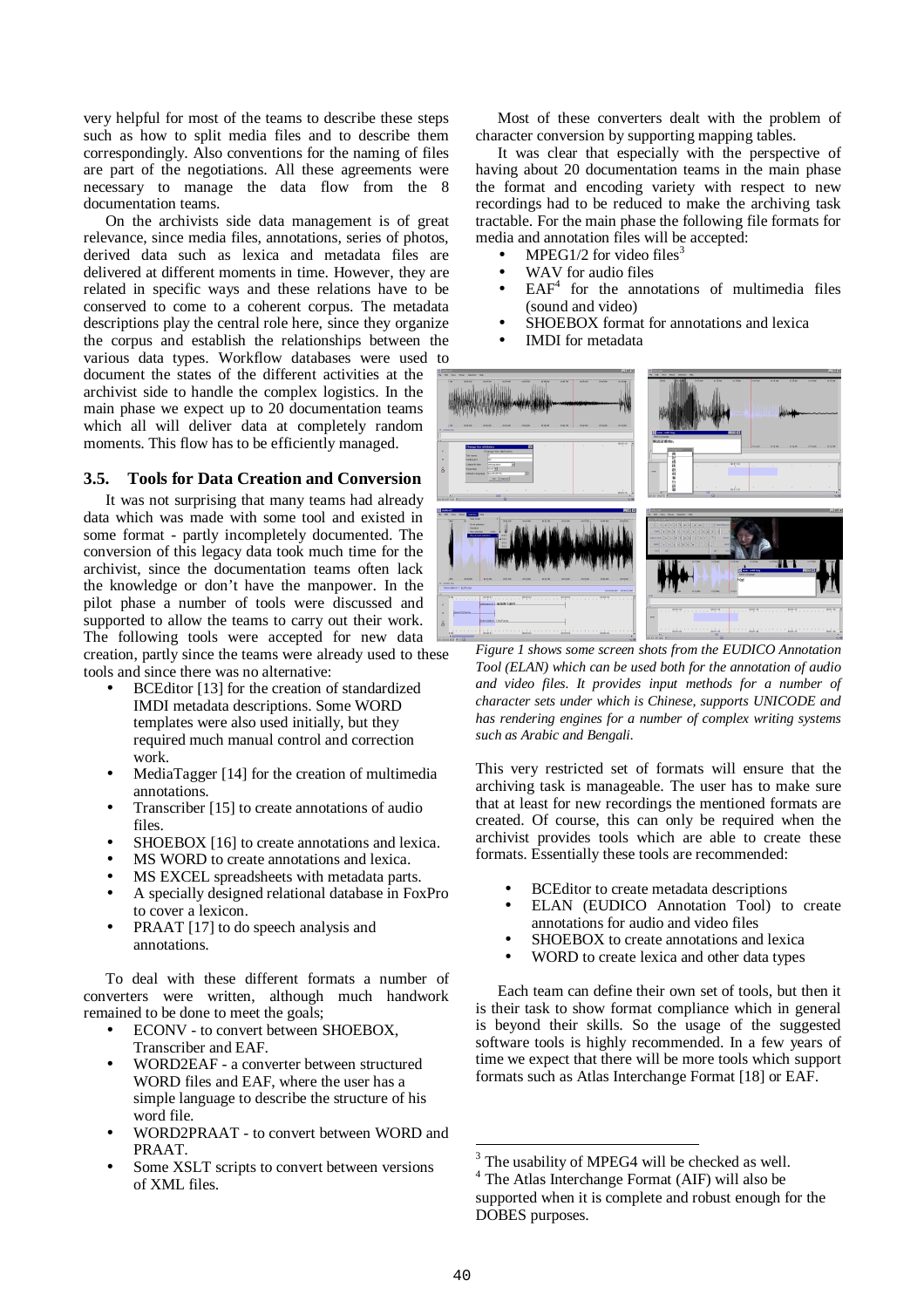# **3.6. Field Situation**

The field work of the DOBES documentation teams is often carried out under very bad conditions. Therefore, the work to be carried out in the field and the equipment used has to be checked carefully. On the other hand teams often go for a few months to their field research site, i.e. the possibilities have to be checked in how far some of the work can already be done in the field. Another consideration is that increasingly often it turns out that the indigenous people are eager to work themselves with the new multimedia software tools and to create for example transcriptions.



*Figure 2 shows a screen shot from the BCEditor which supports controlled vocabularies and constraints to achieve a high quality of the generated metadata descriptions.*

Currently, tests are carried out to define environments for video digitization in the field such that the teams being in the field for a few months can already start annotating their videos in the field. A number of compatibility checks have to be carried out, the conversion from Digital Video (DV) to MPEG1 or MPEG2 has to be sorted out and the storage problem has to be solved in field circumstances. Good recommendations would help some teams.

# **4. Ethical and Legal Issues**

The trend towards online archives of multimedia material creates new challenges with respect to the proper treatment of legal and ethical aspects. Of course, the indigenous people as well as the researchers have rights with respect to the data stored by the archive. In addition to this the recorded people have the right to determine whether their faces and voices may appear openly on the Web. In the DOBES internal discussions an analysis was made about the parties involved and their rights and interests. The juridical situation was recognized as being very complex, since the laws of several countries are involved and since the indigenous people - the individuals or the community - have also basic rights.

Based on this analysis, the discussion with juridical experts and experienced field researchers a few documents were developed which describe the duties and rights of all the parties involved. Most important is a code of conduct which guides all parties in their activities. The code of conduct especially requires an ethically correct behavior. Within the DOBES program there is a clear trend to a greater openness of the material, but also the researchers work can be protected within the first 3 years. Further, documents describe the relation between archivist and documentation teams on the one hand and archivist and users on the other hand.

Due to its construction the DOBES archivist does not have direct relations with the indigenous community. Experienced field workers have correctly pointed out that one can expect conflict situations which question the behavior of the archive. Since the archivist itself does not

> have the competence to decide in such situations, it was necessary to build an Advisory Board. This AB was built and contains a mix of experienced field workers being active on the various continents.

# **5. Links to other Initiatives**

Recently, a number of initiatives were started which have similar tasks. To be mentioned here are especially the ASEDA project in Australia [19], the E-MELD and AILLA [20] projects in the US and the LACITO project [21] in France. Of course it is very interesting to achieve a high degree of interoperability on various levels with those initiatives. Common workshops document the will to accomplish this.

The DOBES archive will be

integrated in the new Integrated European Resource Area (INTERA 5 ) project which will be funded by the EC and which has as goal to create an IMDI based, browsable and searchable metadata domain in Europe and beyond.

Other collaborations such as for example to come to common agreements on XML-based annotation formats were already mentioned.

#### **6. State of the Archive**

Despite all the difficulties and the discussions necessary in the pilot phase the documentation teams have produced already much data. These are especially multimedia recordings which were analyzed and annotated according to the various agreements. Each team also developed other types such as lexica, grammar descriptions, field notes, annotated series of photos and much more. These were all integrated into a browsable and searchable metadata domain for DOBES. This metadata domain is open for the users and also some resources are freely available. From the DOBES web-site tools can be downloaded which allow to operate on the data. However, also the users have to agree to behave according to the requirements of the code of conduct.

#### **7. References**

[1] H. Lieb, S. Drude (2000) Advanced Glossing: A language documentation format. Unpublished DOBES working paper.

 $\overline{a}$ 

<sup>5</sup> New EC funded project to build up an European language resource area organized by IMDI type metadata.